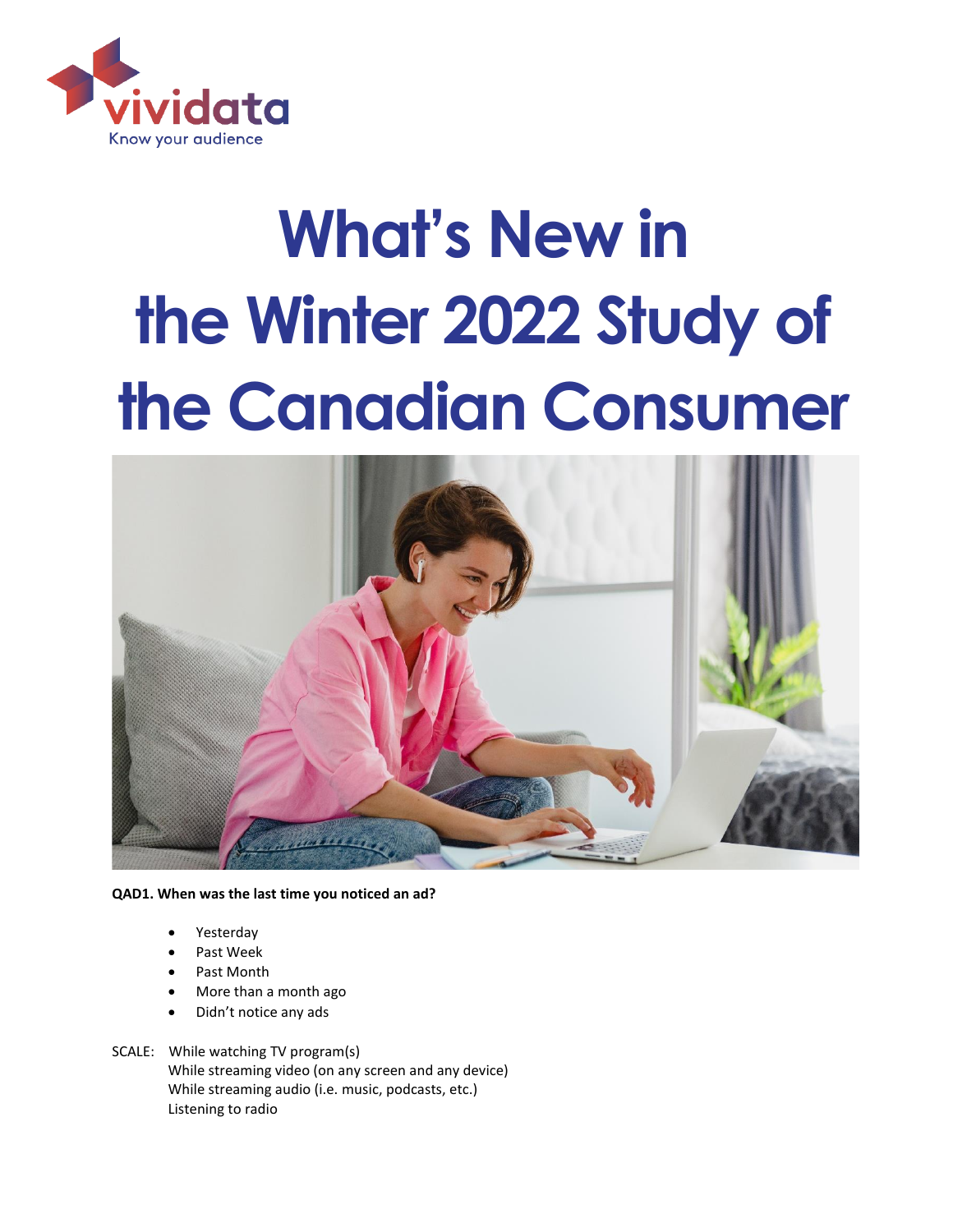On social media (i.e. Facebook, TikTok, Instagram, etc.) In printed magazine In printed newspaper In an email Cinema/Movie theatre On an online search page In a mobile app (i.e. Suduku, The Weather Network, SportsNet, etc.) In a magazine website/app In a newspaper website/app On a outdoor billboard or transit ad Other type of website (i.e. blogs, etc.) Somewhere else

#### **QAD2. Which of the following statements you agree to be true for each of listed media**

Advertising helps me choose what I buy. I feel overwhelmed by the amount of ads I come across. I ignore ads whenever I can I pay attention to ads. I don't see people like me presented enough in ads. SCALE: TV ads Ads in streamed video (on any screen and any device) Ads in streamed audio (i.e. music, podcasts, etc.) Radio ads Ads on social media (i.e. Facebook, TikTok, Instagram etc.) Printed magazine ads Printed newspapers ads Ads in an email Cinema/Movie theatre Ads on a search page Ads in a mobile app (i.e. Suduku, The Weather Network, SportsNet, etc.) Magazine website/app ads Newspapers website/app ads Outdoor billboard or transit ads Ads on other websites (i.e. blogs, etc.) Ads seen somewhere else None

#### **QAD3. Which of the following kinds of ads usually capture your attention? Select all that apply.**

Ads with testimonials from real people Funny/Comic ads Animated ads Ads with pets Ads with babies **Contests** Quizzes Sales promotions/Discounts Fashion ads Health/Wellness ads Ads with celebrities Ads with food/drinks Sports ads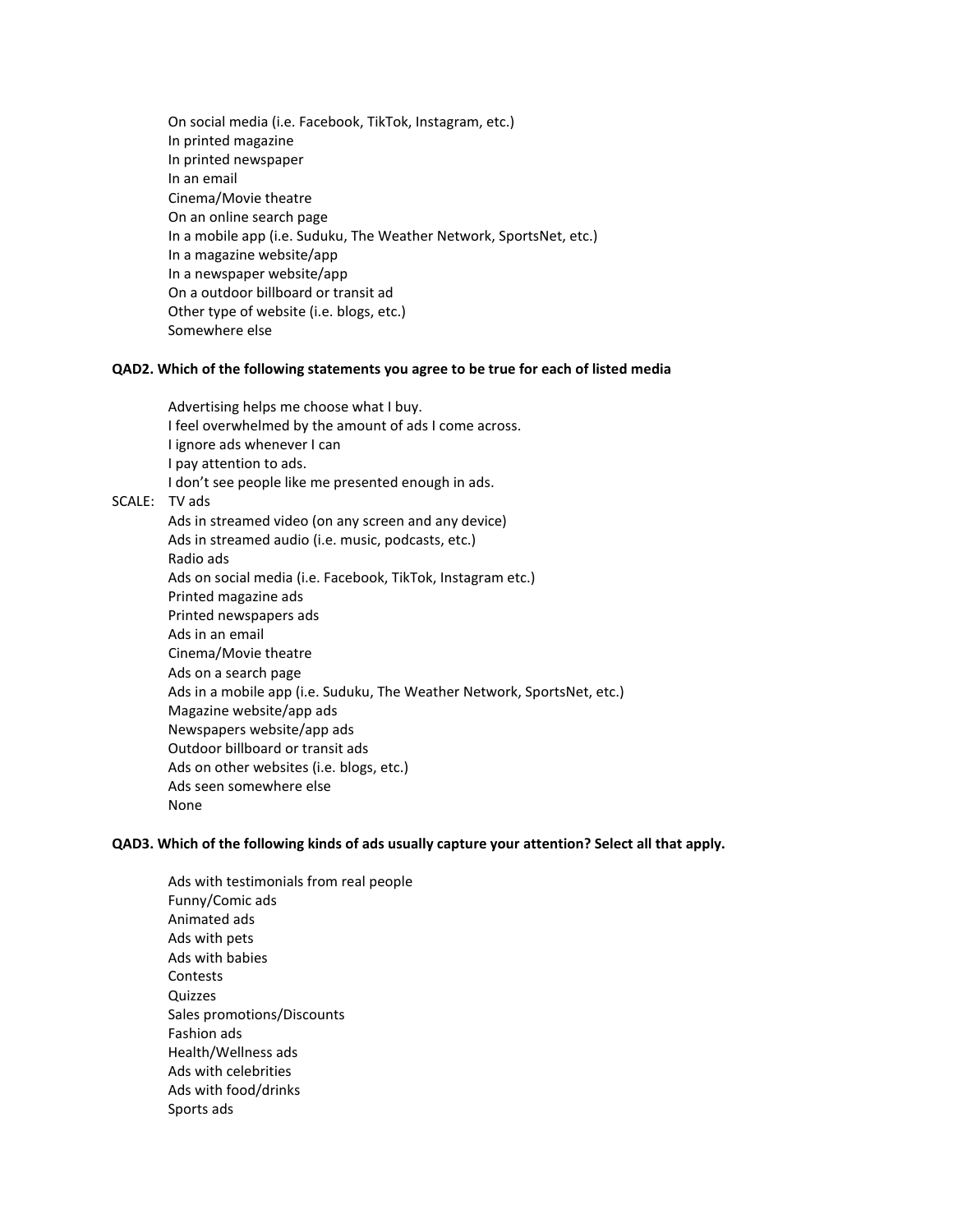Ads with picturesque nature/environment Travel ads Ads with experts Ads with good looking models Give aways Ads with a good jingle Ads with good music **Other** 

# **QCOVID3. Personal and Social Views (3 new statements) We are interested in your opinion about covid-19 situation.**

### **How much do you agree or disagree with the following statements?**

#### SCALE: 1 Strongly disagree

- 2 Somewhat disagree
	- 3 Neither agree or disagree
	- 4 Somewhat agree
	- 5 Strongly agree

Working remotely gives me more freedom and flexibility to live a lifestyle that best suits my needs I have a better work/life balance when working from home I prefer to be in a company office when working, as opposed to working remotely from home

## **QF3A. Ready to Drink Cold Coffee 1: Ready to drink cold coffee (can or bottle): Personally drank in past 6 months**

ANSWER LIST: Yes No

#### **QF3B. Ready to Drink Cold Coffee 2: Ready to drink cold coffee (can or bottle): Forms you personally drink**

ANSWER LIST: Single Serve (300-450mL) Multi serve (1L or larger)

**QF3C. Ready to Drink Cold Coffee 3: Ready to drink cold coffee (can or bottle): Brands you personally drink**

- SCALE: Most Often Others Sometimes
- STATEMENTS: Starbucks Frappuccino Starbucks – Iced Coffee Starbucks – Double shot Tim Hortons Java Monster Stok International Delight Califia Station Cold Brew President's Choice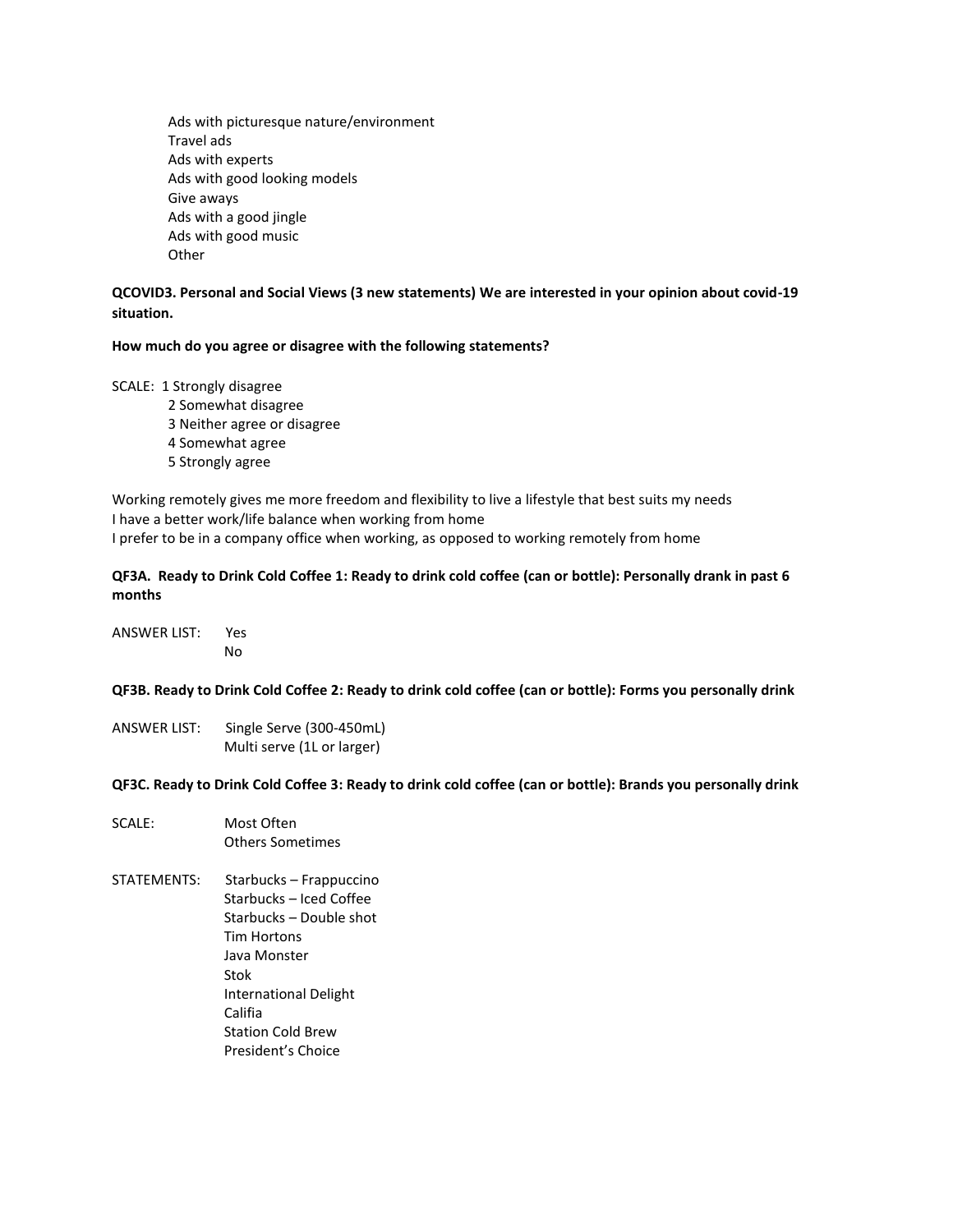**Q. Personal and Social Views (3 new statements) We are interested in your opinion about advertising.**

**How much do you agree or disagree with the following statements?**

- SCALE: 1 Strongly disagree 2 Somewhat disagree
	- 3 Neither agree or disagree
	- 4 Somewhat agree
	- 5 Strongly agree

I'm willing to pay or subscribe to a service to avoid advertising I don't see my culture presented enough in ads I don't see people like me presented enough in ads

#### **QG7D. Grocery Delivery Providers 1: Grocery Delivery Providers: Personally used any of the following**

ANSWER LIST: Cornershop by Uber IGA Online Grocery Inabuggy Instacart Metro Online Grocery Grocery Gateway by Longo's PC Express Save On Foods **[only show in BC, AB, SK, MB]** Uber/UberEATS Voilà by Sobeys Walmart Grocery Delivery Other None

**QG7E. Grocery Delivery Providers 2: Grocery Delivery Providers: Number of times used in the past month**

ANSWER LIST: None 1 2 3 4+

**QG100B. Frozen Potato Products 1: Frozen Potato Products (i.e. French fries, potato wedges, hash browns): Household used in past 6 months**

ANSWER LIST: Yes No

**QG100C. Frozen Potato Products 2: Frozen Potato Products (i.e. French fries, potato wedges, hash browns): Number of packages household used in past 30 days?**

| ANSWER LIST: | None    |
|--------------|---------|
|              | $1 - 2$ |
|              | $3 - 4$ |
|              | 5+      |